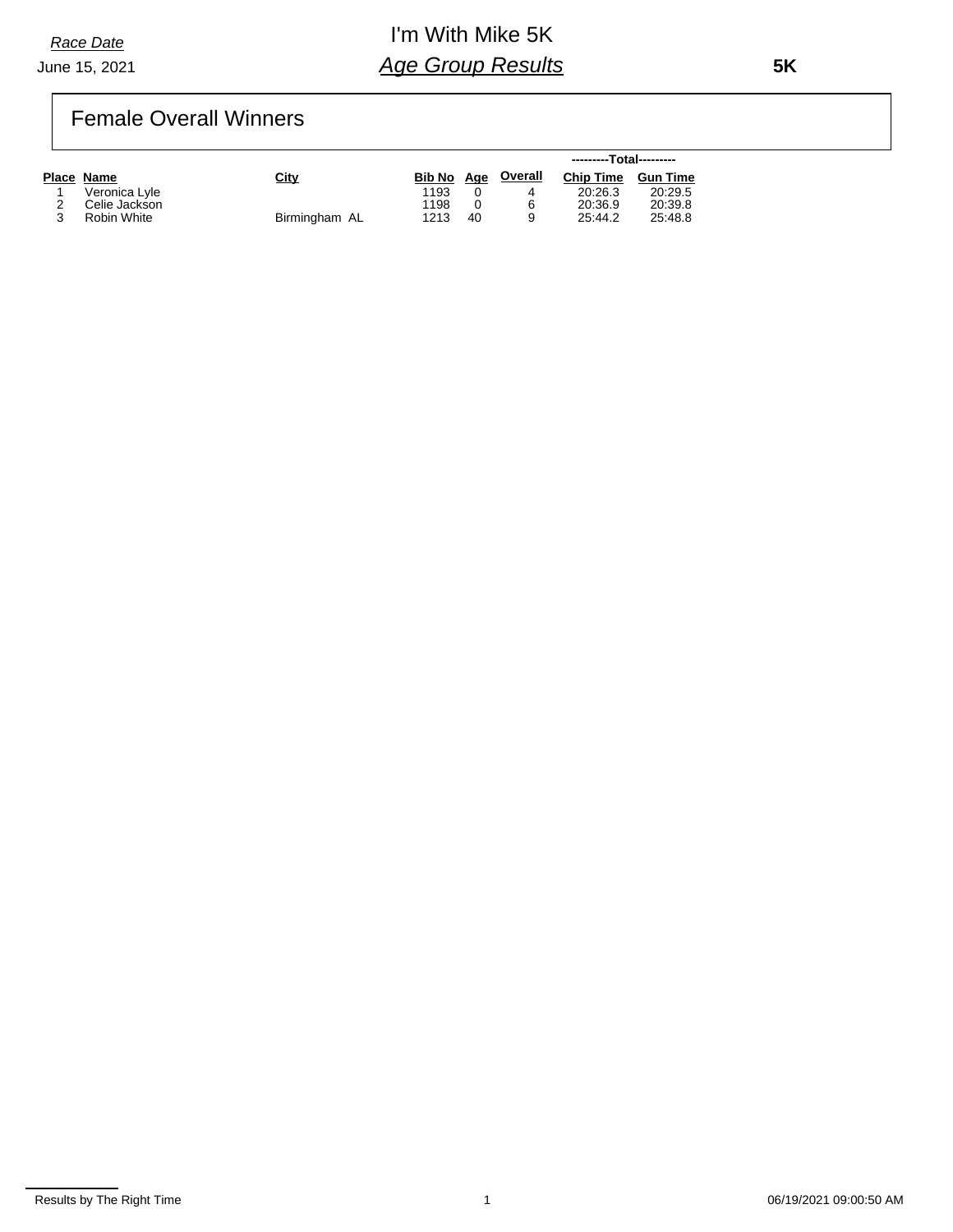### I'm With Mike 5K *Age Group Results*

 **5K**

# Female No Age Provided

|              |                            |               |        |            |         | ---------Total--------- |                 |  |
|--------------|----------------------------|---------------|--------|------------|---------|-------------------------|-----------------|--|
| <b>Place</b> | Name                       | <b>City</b>   | Bib No | <u>Age</u> | Overall | <b>Chip Time</b>        | <b>Gun Time</b> |  |
| 1            | Lauren Crain               |               | 1141   |            | 12      | 28:18.1                 | 28:27.5         |  |
| 2            | Terri Poe                  | Birmingham AL | 1163   |            | 14      | 28:29.3                 | 28:36.6         |  |
| 3            | Becca Lee                  | Birmingham AL | 1179   | $\Omega$   | 15      | 28:39.3                 | 28:51.4         |  |
| 4            | David Smith                |               | 1170   |            | 19      | 29:31.5                 | 29:49.0         |  |
| 5            | Reese Bousquet             | Vestavia AL   | 1187   | $\Omega$   | 20      | 29:36.6                 | 29:45.3         |  |
| 6            | <b>Sharon Opkins</b>       |               | 1161   |            | 22      | 29:50.5                 | 29:55.8         |  |
| 7            | Mandi Smith                |               | 1171   |            | 24      | 30:14.0                 | 30:30.2         |  |
| 8            | <b>Emily Ferrell</b>       |               | 1144   |            | 28      | 31:19.6                 | 31:29.5         |  |
| 9            | Julia Marx                 |               | 1155   |            | 30      | 31:53.1                 | 32:17.2         |  |
| 10           | Kathryn Langley            | Hoover AL     | 1152   |            | 31      | 32:30.9                 | 32:38.2         |  |
| 11           | Mary ONeill                |               | 1158   |            | 32      | 32:39.6                 | 32:52.5         |  |
| 12           | Amanda Atkins              |               | 1219   |            | 34      | 33:13.3                 | 33:31.1         |  |
| 13           | Hannah Haygood             |               | 1149   |            | 38      | 34:04.4                 | 34:18.0         |  |
| 14           | Vicki Kee                  |               | 1214   |            | 39      | 34:55.5                 | 35:03.1         |  |
| 15           | Hanna Evans                |               | 1143   |            | 41      | 40:41.8                 | 40:52.1         |  |
| 16           | Jennifer Pemble            |               | 1183   | 0          | 44      | 42:08.8                 | 42:23.7         |  |
| 17           | Deanna McShan              | Vestavia AL   | 1186   | $\Omega$   | 45      | 46.06.0                 | 46:32.8         |  |
| 18           | Susan Hare                 |               | 1146   |            | 46      | 54:05.9                 | 54:22.7         |  |
| 19           | Ruth Dagnan                | Birmingham AL | 1142   |            | 47      | 54:14.8                 | 54:32.5         |  |
| 20           | <b>Brenda Ward Vickers</b> |               | 1175   |            | 48      | 56:11.8                 | 56:41.2         |  |
| <b>NA</b>    | Claire Quinn               |               | 1164   |            | NA.     |                         |                 |  |
| <b>NA</b>    | Pam Kitchens               |               | 1151   |            | NA      |                         |                 |  |

### Female 99 and Under

|              |               |      |     |                    | ---------Total---------   |         |  |
|--------------|---------------|------|-----|--------------------|---------------------------|---------|--|
| Place Name   | City          |      |     | Bib No Age Overall | <b>Chip Time Gun Time</b> |         |  |
| Marian Dixon | Birmingham AL | 1212 | -43 |                    | 28:25.9                   | 28:37.8 |  |

Results by The Right Time 2 06/19/2021 09:00:51 AM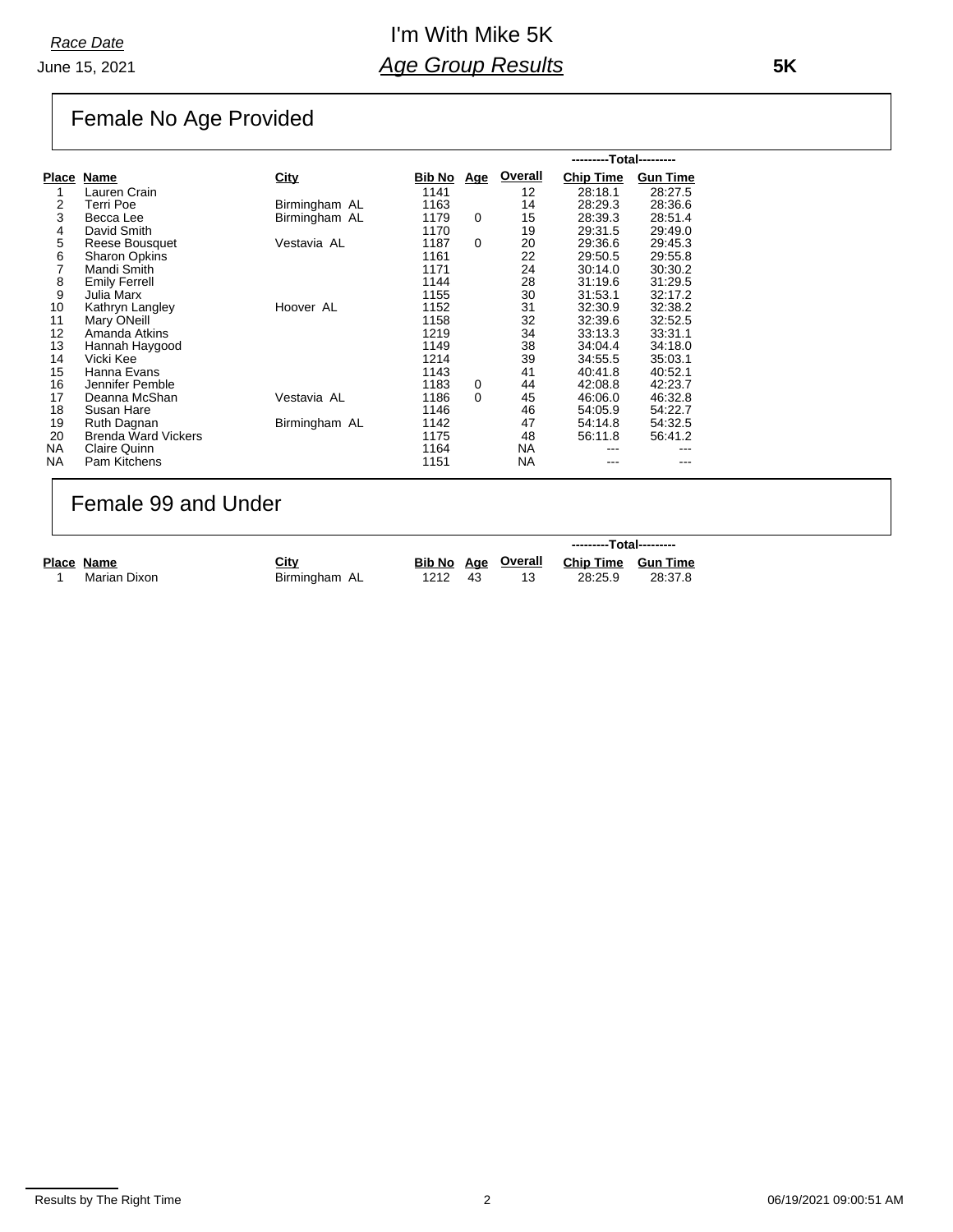*Race Date*

#### June 15, 2021

## I'm With Mike 5K *Age Group Results*

 **5K**

### Male Overall Winners

|                 |             |            |                | ---------Total--------- |                 |  |
|-----------------|-------------|------------|----------------|-------------------------|-----------------|--|
| Place Name      | <b>City</b> | Bib No Age | <u>Overall</u> | <b>Chip Time</b>        | <b>Gun Time</b> |  |
| Will Stone      |             | 1197       |                | 16:06.1                 | 16:08.9         |  |
| Clayton Collins |             | 1178       |                | 18:39.0                 | 18:42.0         |  |
| Lars Porter     |             | 1217       |                | 19:13.4                 | 19:16.0         |  |